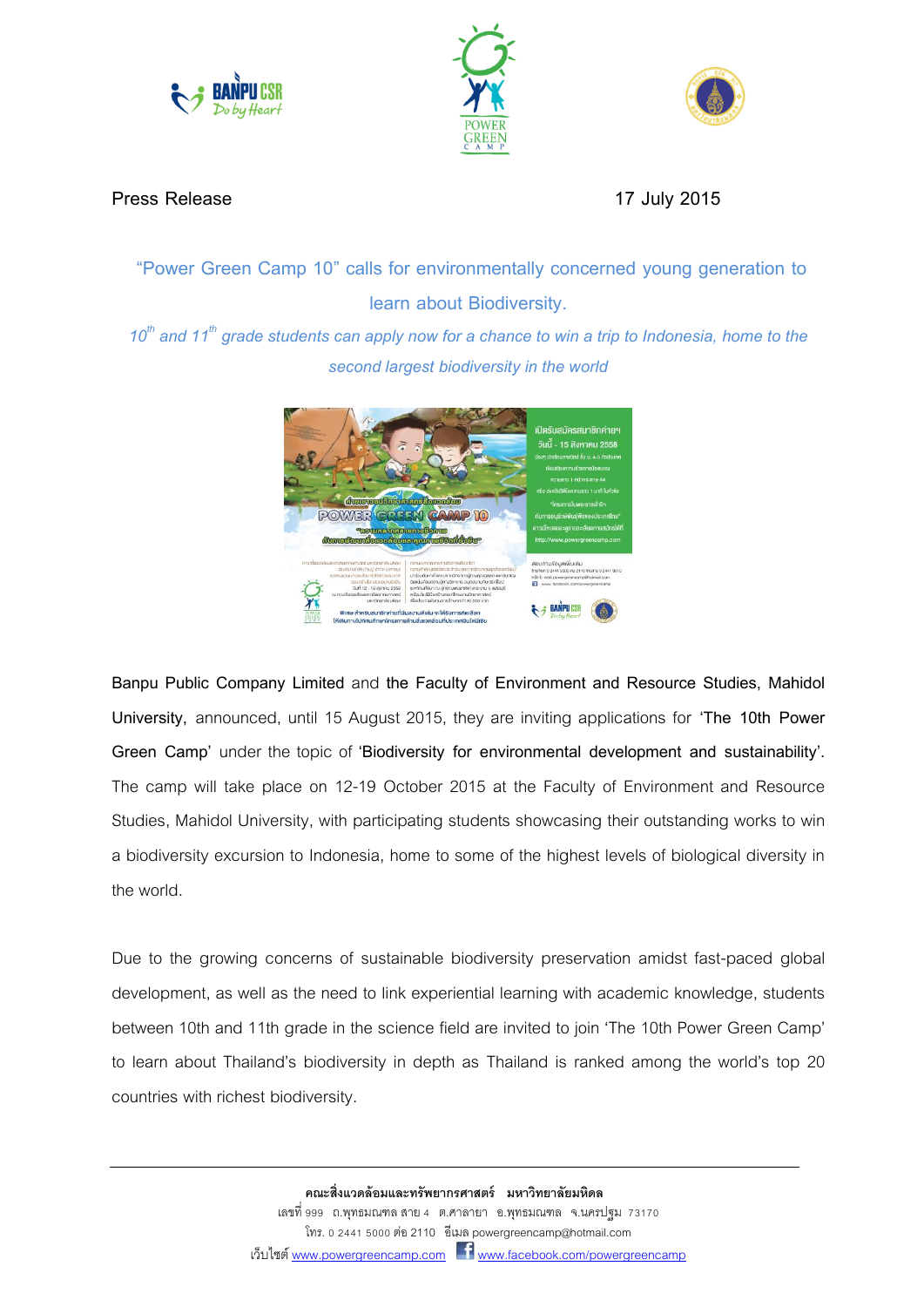





During the 10<sup>th</sup> Power Green Camp, participating students will gain knowledge and fun from both theoretical and practical aspects by professors from the Faculty of Environment and Resource Studies, Mahidol University and biodiversity experts. They will learn about new species of flora and fauna and how biodiversity is vital to our daily lives and in balancing the environment. They will also trek through Kaeng Krachan National Park in Phetchaburi province, as well as develop a group project for a chance to win scholarships worth a total of 30,000 baht. Students with outstanding work will be awarded a biodiversity excursion to Indonesia during 2016 school break to broaden their experience on environment studies.

"Banpu conducts its business with full accountability to all our stakeholders and to be a good corporate citizen of the societies in which we operate. Biodiversity preservation is a critical part of sustainable development, and to mark the  $10<sup>th</sup>$  anniversary of the Power Green Camp, we will select the students with outstanding work to fly to Indonesia, home to the second largest biodiversity in the world, and to gain more experience and knowledge about Biodiversity,' said Ms Udomlux Olarn, Head of Corporate Affairs, Banpu Public Company Limited.

**Power Green Camp will select 70 students to join the eight-day camp at** the Faculty of Environment and Resource Studies, Mahidol University, from 12-19 October 2015**. Candidates can download the application form at www.[powergreencamp.com](http://www.powergreencamp.com/)** and submit a handwritten, 1-page (A4) essay or a 1-minute video clip under the topic '**The Royal Initiatives on Preservation of Thailand's Plant Species'.** Applications are now open until 15 August 2015 (based on posting date) and accepted via email to powergreencamp@hotmail.com.

For more information and to stay updated on the 10th Power Green Camp, please visit the Facebook [www.facebook.com/powergreencamp](http://www.facebook.com/powergreencamp) or contact 02 441 5000 ext. 2110.